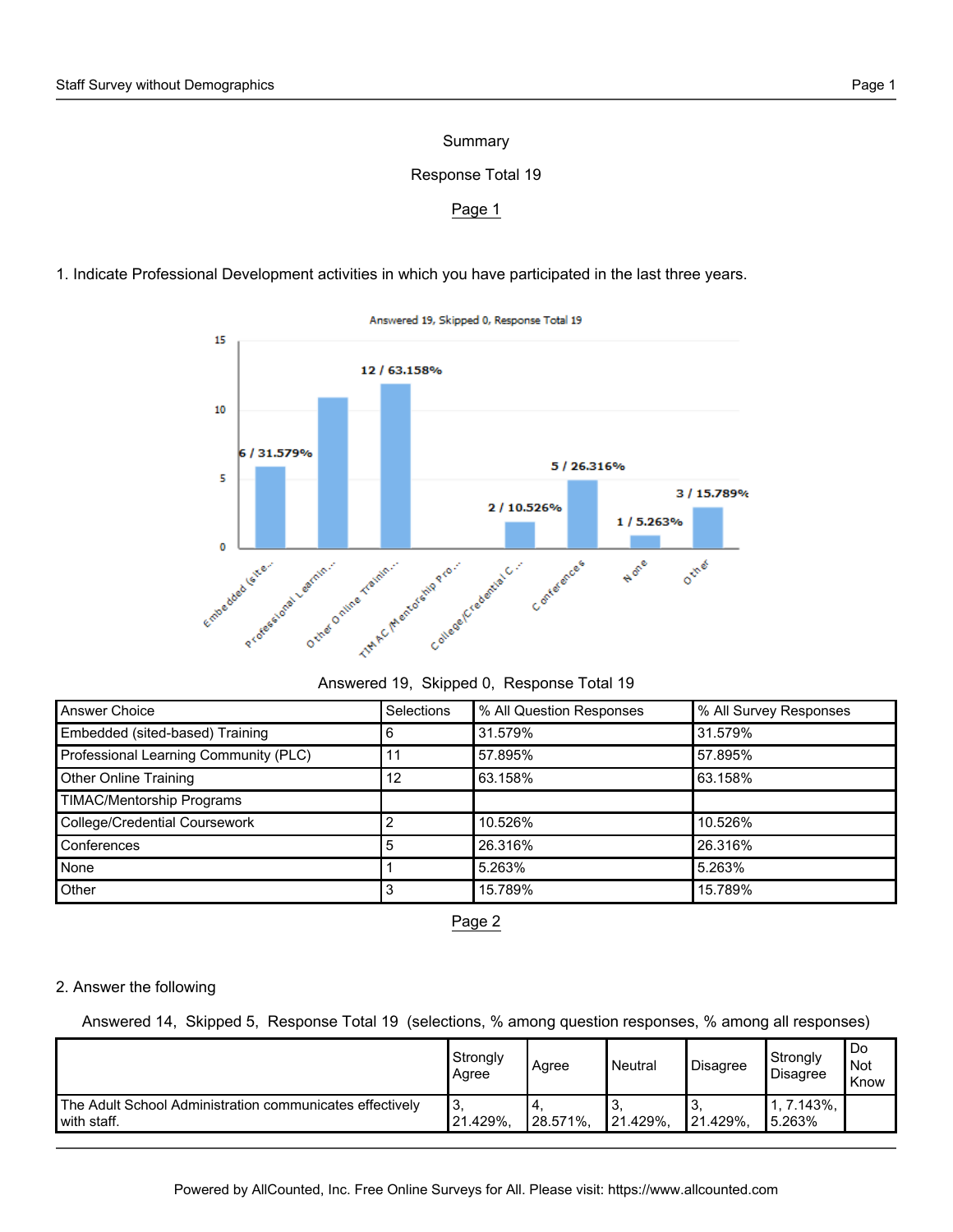|                                                                                                                       | 15.789%                   | 21.053%                               | 15.789%                    | 15.789%                     |                           |  |
|-----------------------------------------------------------------------------------------------------------------------|---------------------------|---------------------------------------|----------------------------|-----------------------------|---------------------------|--|
| The Adult School administration, with input from staff, makes<br>decisions that focus the school on student learning. |                           | 3.<br>21.429%,<br>15.789%             | 4.<br>28.571%,<br>21.053%  | 5,<br>$35.714\%$<br>26.316% | 2,<br>14.286%,<br>10.526% |  |
| Do you feel included in the regular evaluation of the institution<br>as a whole?                                      | 14.286%,<br>10.526%       | 5 <sub>1</sub><br>35.714%,<br>26.316% | 2,<br>14.286%,<br>10.526%  | 2,<br>14.286%,<br>10.526%   | 3.<br>21.429%,<br>15.789% |  |
| I am motivated by school administrators to bring focus to<br>student and school improvement.                          | 1, 7.143%,<br>5.263%      | 5,<br>35.714%,<br>26.316%             | 14.<br>28.571%,<br>21.053% | $1, 7.143\%$ ,<br>5.263%    | 3.<br>21.429%,<br>15.789% |  |
| Adult School staff work to create a safe learning environment.                                                        | 6.<br>42.857%,<br>31.579% | 5.<br>$35.714\%$ .<br>26.316%         | 2,<br>14.286%,<br>10.526%  | 1, 7.143%,<br>5.263%        |                           |  |
| FUSD/Adult Education provides adult-appropriate facilities<br>that support student learning.                          | 3.<br>21.429%,<br>15.789% | 9.<br>64.286%,<br>47.368%             | 1, 7.143%,<br>5.263%       | $1, 7.143\%$<br>5.263%      |                           |  |

Page 3

#### 3. Answer the following

Answered 14, Skipped 5, Response Total 19 (selections, % among question responses, % among all responses)

|                                                                                                                            | Strongly<br>Agree         | Agree                     | Neutral                       | <b>Disagree</b>             | Strongly<br>Disagree        | Do Not<br>Know            |
|----------------------------------------------------------------------------------------------------------------------------|---------------------------|---------------------------|-------------------------------|-----------------------------|-----------------------------|---------------------------|
| The Adult School provides adequate resources (i.e. books,<br>materials, etc.) for student learning.                        | 4.<br>28.571%,<br>21.053% | 3,<br>21.429%,<br>15.789% | 2,<br>14.286%,<br>10.526%     | 4.<br>28.571%,<br>21.053%   | 1.<br>$7.143\%$ ,<br>5.263% |                           |
| am familiar with and understand the Student Learning<br>Outcomes.                                                          | 4.<br>28.571%,<br>21.053% | 6.<br>42.857%,<br>31.579% | 1.<br>7.143%,<br>5.263%       | 1,<br>$7.143\%$<br>5.263%   |                             | 2,<br>14.286%,<br>10.526% |
| I receive support from the Adult School that enables me to<br>provide quality services that focus on student learning.     | 3,<br>21.429%,<br>15.789% | 5,<br>35.714%,<br>26.316% | 3,<br>21.429%,<br>15.789%     | 1.<br>7.143%,<br>5.263%     | 1,<br>7.143%,<br>5.263%     | 1.<br>$7.143\%$<br>5.263% |
| Technology is up-to-date and accessible to staff and students.                                                             |                           | 7,<br>50.000%.<br>36.842% | 5,<br>$35.714\%$ .<br>26.316% | 1,<br>$7.143\%$ .<br>5.263% | 1,<br>7.143%.<br>5.263%     |                           |
| The technology support provided enables staff to adequately<br>deliver instruction and customer service.                   | 1,<br>7.143%,<br>5.263%   | 8,<br>57.143%,<br>42.105% | 1,<br>7.143%,<br>5.263%       | 1,<br>7.143%,<br>5.263%     | 2,<br>14.286%,<br>10.526%   | 1,<br>7.143%,<br>5.263%   |
| (For Teachers) Students who complete my course,<br>demonstrate measurable achievement of our Student Learning<br>Outcomes. | 3.<br>21.429%.<br>15.789% | 6,<br>42.857%.<br>31.579% | 2,<br>14.286%,<br>10.526%     |                             |                             | 3,<br>21.429%,<br>15.789% |
| (For Classified) Adult School Administration offers<br>opportunities for cross training of staff.                          | 2,<br>14.286%,<br>10.526% | 4.<br>28.571%,<br>21.053% | 3,<br>21.429%,<br>15.789%     | 2,<br>14.286%,<br>10.526%   |                             | 3,<br>21.429%,<br>15.789% |
| (For Classified) Staff receives assistance when workload is<br>heavy.                                                      | 1,<br>7.143%,<br>5.263%   | 4,<br>28.571%,<br>21.053% | 1,<br>$7.143\%$<br>5.263%     | 4,<br>28.571%,<br>21.053%   | 1,<br>$7.143\%$ .<br>5.263% | 3,<br>21.429%,<br>15.789% |

Page 4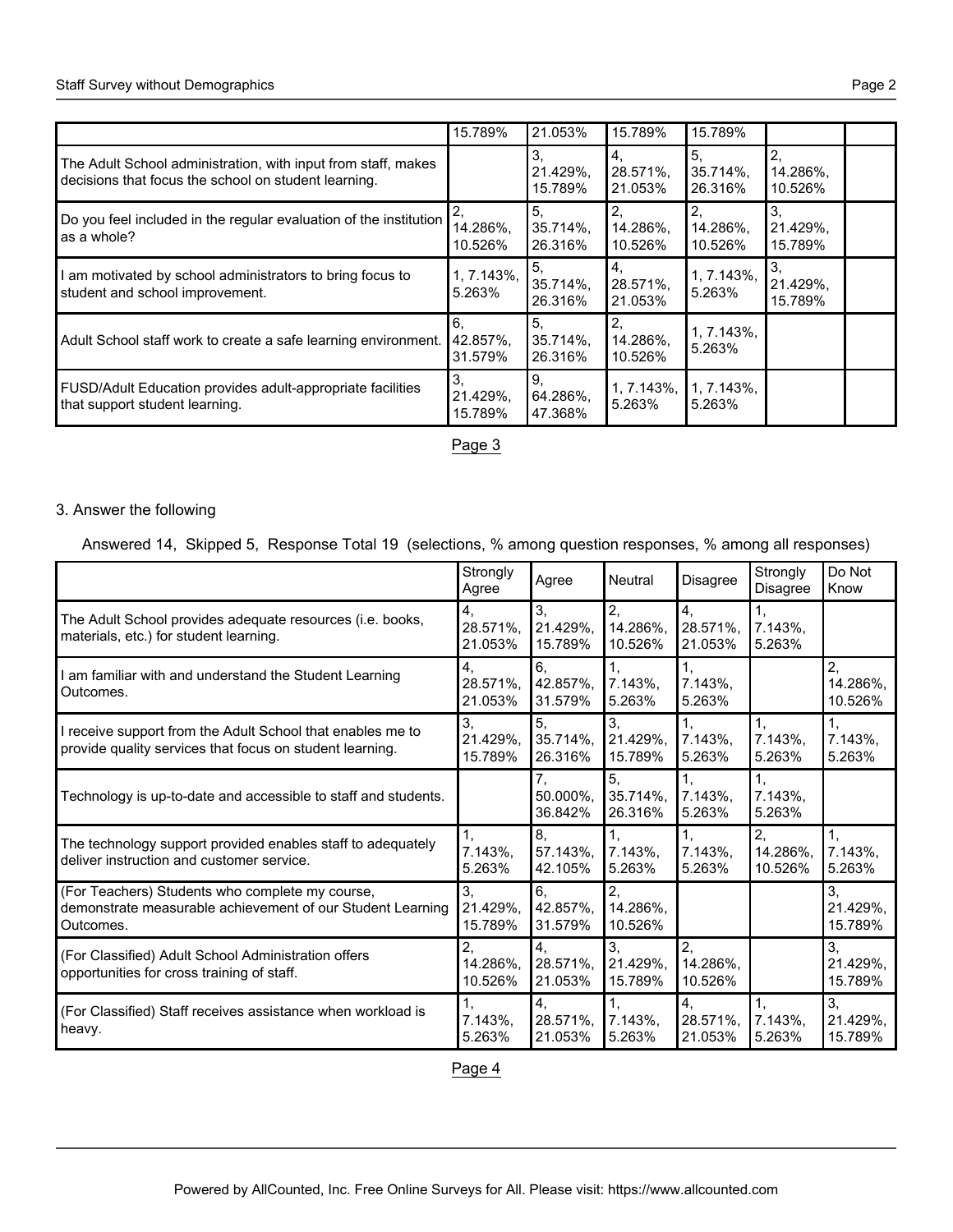#### 4. Answer the following.

#### Answered 14, Skipped 5, Response Total 19 (selections, % among question responses, % among all responses)

|                                                                                                                                | Strongly<br>Agree           | Agree                       | Neutral                                   | <b>Disagree</b>           | Strongly<br><b>Disagree</b> | Do Not<br>Know          |
|--------------------------------------------------------------------------------------------------------------------------------|-----------------------------|-----------------------------|-------------------------------------------|---------------------------|-----------------------------|-------------------------|
| I work in a school where diversity is valued and all students and<br>staff are respected.                                      | 4,<br>28.571%,<br>21.053%   | 6.<br>42.857%,<br>31.579%   | 2,<br>14.286%,<br>10.526%                 |                           | 2,<br>14.286%,<br>10.526%   |                         |
| I work with dedicated staff in a professional environment.                                                                     | 6.<br>42.857%.<br>31.579%   | 4.<br>28.571%,<br>21.053%   | 2,<br>14.286%,<br>10.526%                 | $7.143\%$ ,<br>5.263%     | 1,<br>$7.143\%$<br>5.263%   |                         |
| The school is characterized by high expectations for all<br>students and staff.                                                | 3.<br>21.429%,<br>15.789%   | 5,<br>$35.714\%$<br>26.316% | 4.<br>28.571%,<br>21.053%                 | 2,<br>14.286%,<br>10.526% |                             |                         |
| The Adult School staff is a supportive team in their mission to<br>support high student achievement.                           | 2,<br>14.286%,<br>10.526%   | 6.<br>42.857%,<br>31.579%   | 4.<br>28.571%,<br>21.053%                 | $7.143\%$ ,<br>5.263%     | 1.<br>$7.143\%$<br>5.263%   |                         |
| The Fremont Unified School District School Board and District<br>Office demonstrate ongoing support for Adult School programs. | 1.<br>7.143%,<br>5.263%     | 1.<br>$7.143\%$<br>5.263%   | 5 <sub>1</sub><br>$35.714\%$ .<br>26.316% | 2.<br>14.286%,<br>10.526% | 4.<br>28.571%,<br>21.053%   | 1.<br>7.143%,<br>5.263% |
| Overall, I enjoy working in the Adult Education program.                                                                       | 8.<br>$57.143\%$<br>42.105% | 2,<br>14.286%,<br>10.526%   | 3.<br>21.429%,<br>15.789%                 | $7.143\%$<br>5.263%       |                             |                         |

Page 5

# 5. What are the greatest strengths of our Adult Education program?

|  |  |  |  | Answered 13, Skipped 6, Response Total 19 (selections, % among question responses, % among all responses) |  |
|--|--|--|--|-----------------------------------------------------------------------------------------------------------|--|
|--|--|--|--|-----------------------------------------------------------------------------------------------------------|--|

|                                           |                           | 2                         | 3                         | 4                         | 5                         | 6                         |                           | 8                         | 9                         | Mean,<br>Median,<br>Mode |
|-------------------------------------------|---------------------------|---------------------------|---------------------------|---------------------------|---------------------------|---------------------------|---------------------------|---------------------------|---------------------------|--------------------------|
| Sound financial<br>management             |                           |                           |                           | 1,<br>7.692%,<br>5.263%   | 1,<br>7.692%,<br>5.263%   | 3,<br>23.077%,<br>15.789% | 1,<br>7.692%,<br>5.263%   | 2,<br>15.385%,<br>10.526% |                           | 6.250, 6,<br>6           |
| Updated and well-<br>maintained<br>campus |                           | 2,<br>15.385%,<br>10.526% | 1,<br>7.692%,<br>5.263%   | 1,<br>7.692%,<br>5.263%   |                           | 1,<br>7.692%,<br>5.263%   | 3,<br>23.077%,<br>15.789% | 1,<br>7.692%,<br>5.263%   | 1,<br>7.692%,<br>5.263%   | 5.500,<br>6.5, 7         |
| District and<br>School Board<br>support   | 1,<br>7.692%,<br>5.263%   |                           |                           |                           |                           |                           | 2,<br>15.385%,<br>10.526% | 2,<br>15.385%,<br>10.526% | 4,<br>30.769%,<br>21.053% | 7.444, 8,<br>9           |
| Professional<br>instructors               | 3,<br>23.077%,<br>15.789% | 6,<br>46.154%,<br>31.579% | 2,<br>15.385%,<br>10.526% |                           |                           |                           |                           |                           |                           | 1.909, 2,<br>2           |
| Dedicated<br>support staff                | 2,<br>15.385%,<br>10.526% | 1.<br>7.692%,<br>5.263%   | 3.<br>23.077%,<br>15.789% | 4,<br>30.769%,<br>21.053% | 1,<br>7.692%,<br>5.263%   | 2,<br>15.385%,<br>10.526% |                           |                           |                           | 3.538, 4,<br>4           |
| Quality<br>instructional<br>programs.     | 4.<br>30.769%,<br>21.053% | 2,<br>15.385%,<br>10.526% | 1.<br>7.692%,<br>5.263%   | 1,<br>7.692%,<br>5.263%   | 2,<br>15.385%,<br>10.526% |                           | 1,<br>7.692%,<br>5.263%   |                           |                           | 2.909, 2,                |
| Diversity of our                          | 2,                        | 1,                        | 3,                        | 4,                        | 1,                        |                           |                           |                           |                           | 3.091, 3,                |